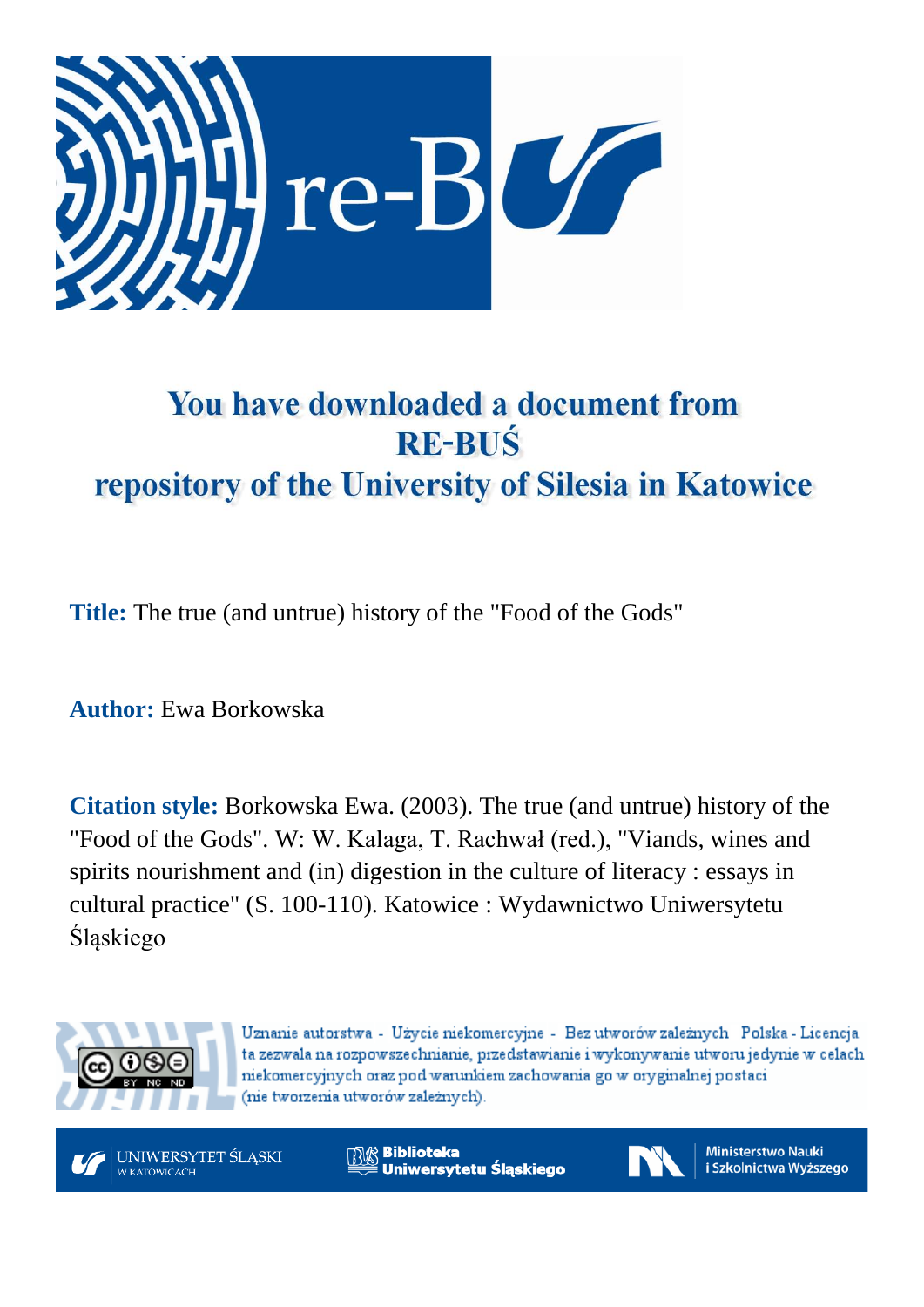## Ewa Borkowska

**University of Silesia, Katowice**

## **The True (and Untrue) History of the "Food of the Gods"**

The True History of Chocolate written by Sophie D. Coe and Michael D. Coe, two American anthropologists, is an interesting piece of scholarship about Mesoamerican culture before and after the Spanish conquest and a story of cacao seeds, chocolate manufacturing process and the ways and rituals of serving chocolate drinks. The book can be also contemplated for its intriguing metaphors which create a feast in itself and transport us to a forgotten and magic world of the Maya and the Aztecs, the first planters of the "food of the gods." The European countries were conquered by chocolate in the sixteenth century, but in England it is not until the seventeenth century that we find Samuel Pepys's diary entries about his indulgence in chocolate drinking. There are numerous references to chocolate in literature from the Age of Reason to the twentieth century, but there are two novels which seem to best illustrate man's interest in the culinary qualities of the food of the gods: Laura Esquivels's book of stories written in a form of recipes and Joanne Harris's *Chocolat.* The latter novel is a luscious morsel of a book breaking into confectionary prose, which evokes the smells and textures of the chocolate shop and the chocolate war between the church and the inhabitants of a small French town before the Festival of Chocolate.

Since chocolate experts underline both therapeutic and pernicious influence of the food of the gods, it is more worthwhile to use the term "ingestion" rather than "digestion" in reference to chocolate. The brown coloured sweet delight provokes "indigestion," "congestion" - or rather constipation - when eaten or drunk thoughtlessly, without following certain dietary in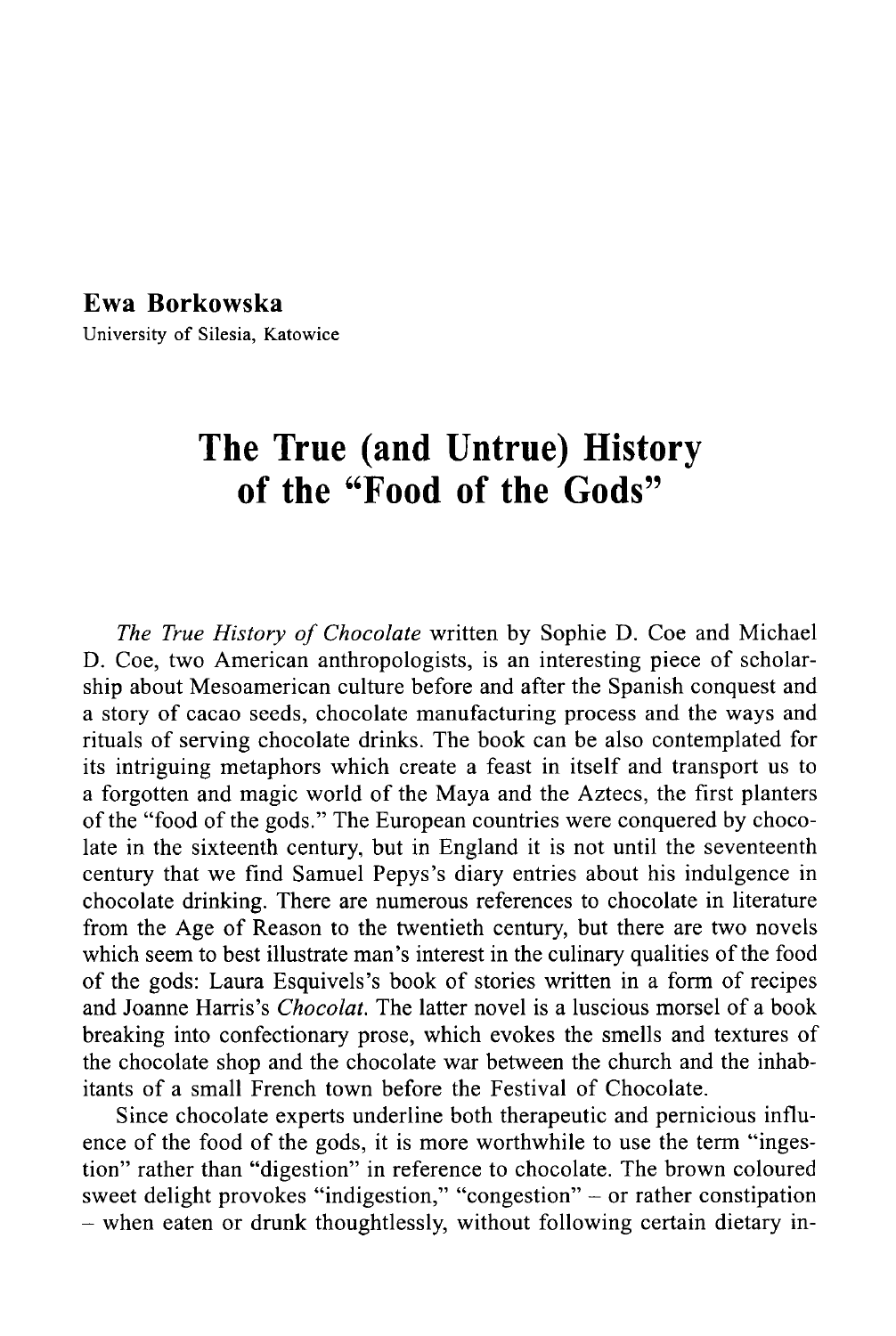structions such as the necessity of consuming it two hours before the meal or dissolving it by water. The word "ingestion" once proposed by Ben Jonson is used by George Steiner in his *Real Presences* to indicate "an indwelling clarity and life-force when reflecting on artwork or musical score." When we ingest or interpret the artwork we deepen our grasp of it and our consumption becomes inward, not physiological but concerned with psyche. What is reflected upon as inward, incorporated within us and recollected, becomes a kind of mental pabulum to which we succumb in solitude, private or public, as "kept inviolate on our psyche." We may, similarly, ingest or indulge ourselves in (a history of) chocolate from the times when it became the food of the gods  $-$  to the times of contemporary consumption when it becomes sweet pleasure for the palate and the viand of the masses.

*Theobroma cacao,* the food of the gods and the original name for chocolate, was disseminated by the Spaniards throughout the Caribbean and south to Ecuador. It was carried in the form of cuttings and possibly seedlings in relatively fast, sail-driven ships. The Spanish botanists assure us that they have found wild *Theobroma cacao* populations in the Lacandon rainforest of the state of Chiapas, in south-eastern Mexico and in the neighbouring Usumacinta River drainage which divides Mexico and Guatemala. The Spanish conquest of Central America introduced chocolate to Europe where it first became a stimulating drink of kings, and then was popularized in coffee-houses. Columbus, in his fourth and final voyage, came across a great Maya trading canoe with cacao beans amongst its cargo. Among the Aztecs of Mexico, chocolate was in use both as drink and as currency. The Spanish invaders derived their earliest real knowledge of cacao from the Maya - not the Aztecs of the Yucatan Penninsula and Central America. It was the Olmec (the first civilization of the Americas) who first domesticated *Theobroma cacao* in the humid tropical forests. As a food for masses and a sweet indulgence, chocolate did not appear on a culinary stage of Europe until the nineteenth and twentieth centuries, the time of chocolate pots brewed ingenuity. There is also no doubt that the discovery of chocolate was the stimulus necessary to put Mesoamericans on the road to civilization and to the leisure in which people could enjoy sweet luxury.

The manufacturing of chocolate is an interesting sequence of four steps to be followed such as fermentation, drying, roasting and winnowing of cacao seeds or beans. During fermentation only seeds that germinate give chocolate flavour to the finished product (the astringency of the beans is lowered). Flavour and aroma are also developed; drying and roasting process which takes away moisture of the beans, makes them less astringent and gives them a richer brown colour. The Yucatan Maya merchants drank chocolate drinks during their rituals and feasts (banquets), and treated their guests to them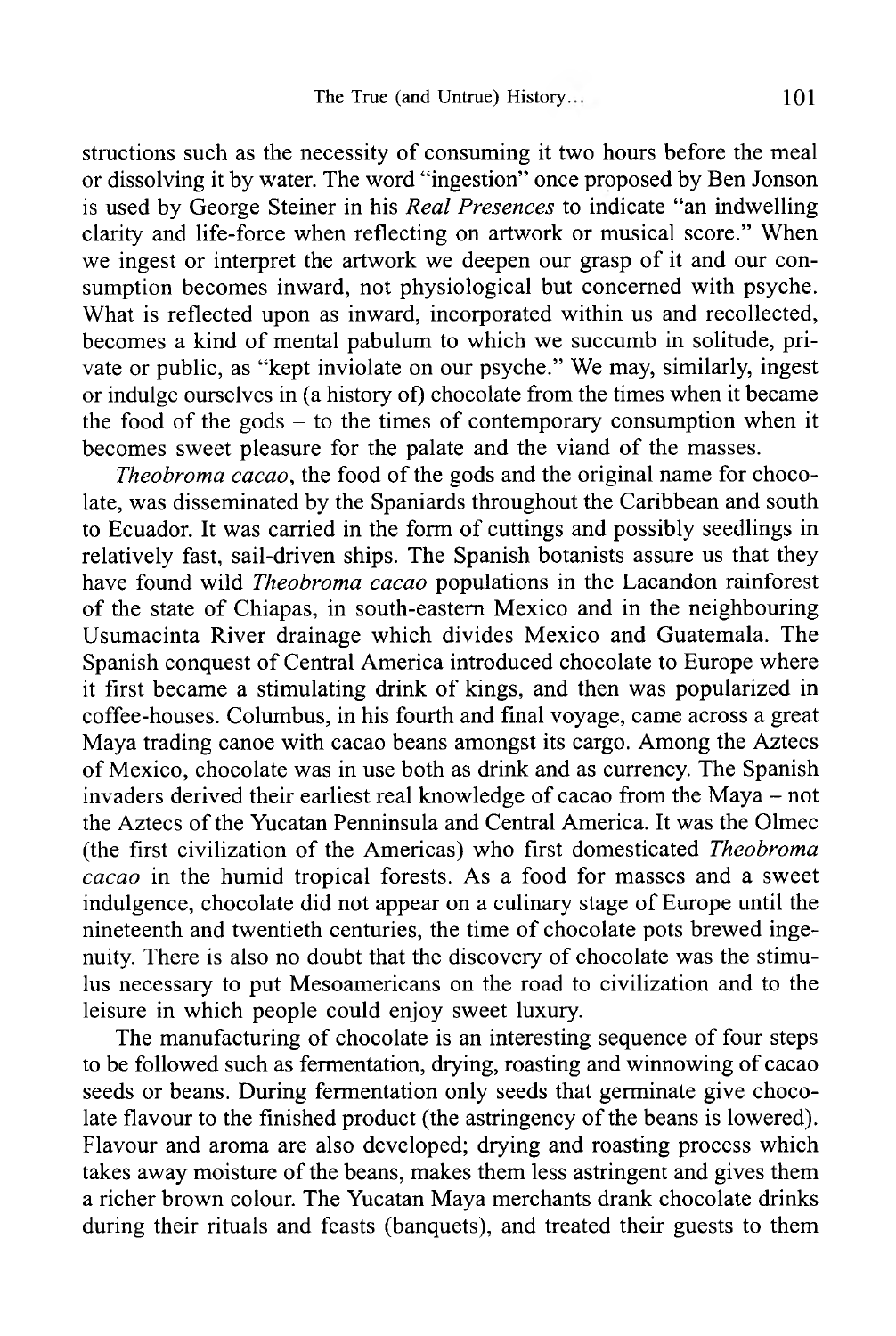with lavish hospitality. During a baptismal rite the pagan Maya anointed babies with a liquid made of flowers and cacao pounded and dissolved in water. Similarly cacao was used for betrothal and marriage ceremonies, and it may be interesting to notice that in the Nahuatl language *chokolai* means to drink chocolate together at the festival,<sup>1</sup> which enhances the social connotation of the word.

In the culinary history the Maya, who are now believed to have brought chocolate to the world and taught the Old World how to drink it, were the first people who gave our civilization the word "cacao." The conquest of Mesoamarica by the Spaniards (1521) and the arrival of the first missionaries, the mendicant friars who managed to learn Nahuatl, the Aztec tongue, with the hope of converting them to Christianity became a crucial step in the intellectual evolution of the New World. In the *General History of the Things of New Spain* (12 volumes richly illustrated) written by a missionary Fray Bernardino de Sahagún we can find, as the D. Coes remark, one of the first mentions of the use of cacao and chocolate on the Aztec land.

The reason why the Aztecs took interest in chocolate was basically religious, since their native drink "octli" (wine) was alcoholic, which became a danger for a relatively quiet and puritanical [Aztec] society (*octli* was made of the juice of a few species of agave, the juice which was left to ferment thus turning into the alcoholic drink).<sup>2</sup> Drinking chocolate helped the Aztecs survive the day without eating much food because chocolate drink was the sufficient sustenance. It is interesting to know that in order to make their drinking chocolate tasty, the Aztecs used a grooved wooden beater or swizzle-stick called *molinillo* (a rotary whisk) to make the frothy bubbles (instead, as before, pouring the liquid from a height, from one vessel into another). Other utensils were stirrers or stirring spoons made from tortoise or sea-turtle shell. There were several "cacao-extenders" added into drinking chocolate, among others the spice such as chilli, which was dried and ground to a powder to prevent the danger of indigestion. The word that we find in Alonso de Molina's Nahualt-Spanish Dictionary of 1571 sounds very similar to contemporary "chocolate." The drink's name was *chilcacahuatl* and it was prepared with chilli powder giving a pleasant "afterbum" to each sip.

Three flavourings, sometimes called the "aphrodisia trio", were highly prized by the Aztecs, the ear-shaped petal of the flower *Cymbopetalum perduliflorum,* a tree of the custard-apple family, named also "hand flower" by its resemblance to a tiny hand (tasting like black pepper with resinuous bitterness, or nutmeg,

<sup>&</sup>lt;sup>1</sup> Sophie D. Coe & Michael D. Coe, *The True History of Chocolate* (Thames & Hudson, **London 1996), p. 63.**

**<sup>2</sup> Ibid., p. 78.**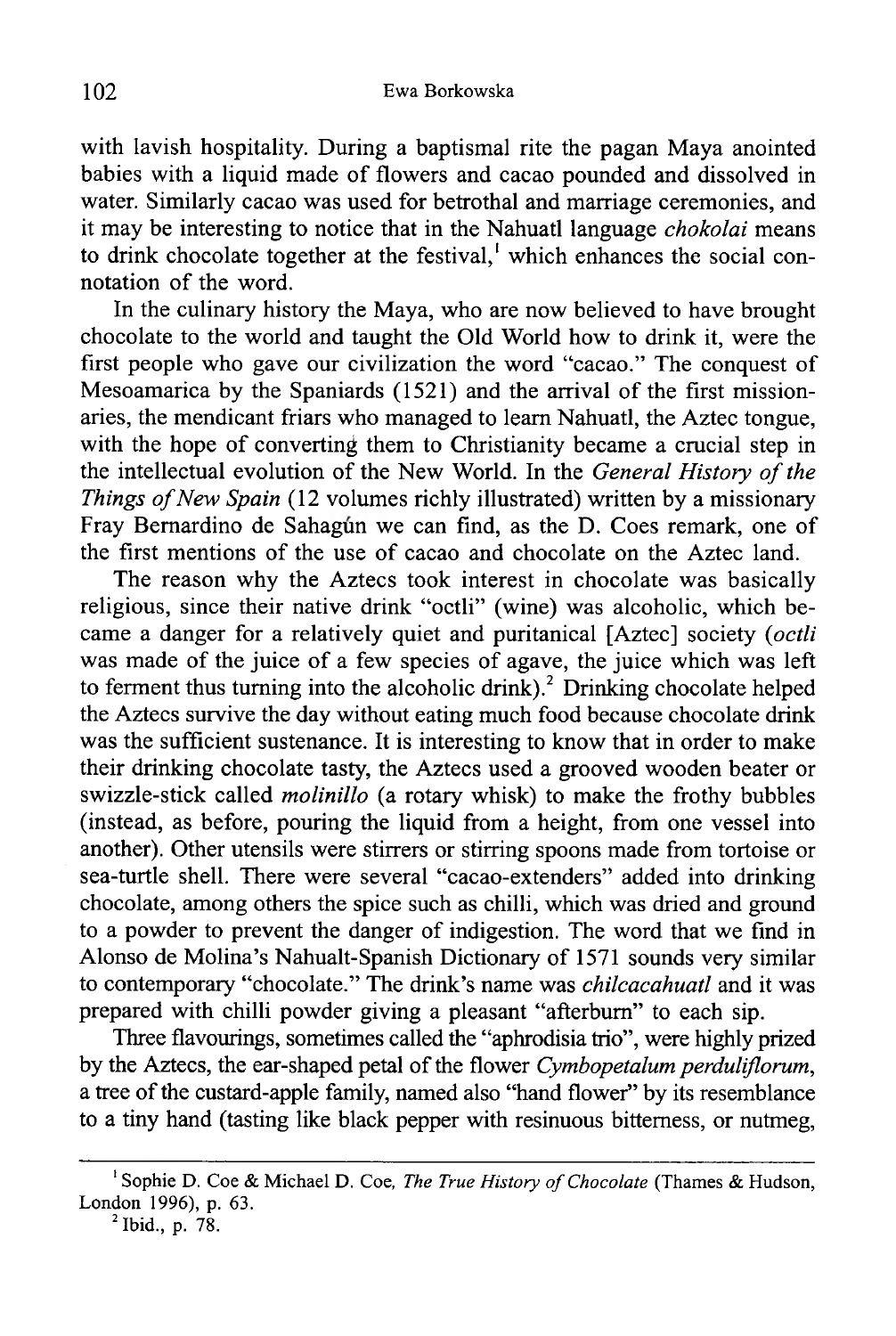all spice and cinnamon). The second was "black flower," vanilla with its black pods, and the last one was the "string flower" related to black pepper, the most curable flavouring since it warmed the stomach, perfumed the breath and alleviated intestinal pains. The plant is known today as *acuyo* and is used to flavour foods (especially fish) giving it a pleasant, tarragon or anise-like taste.

The Spanish conquistadors who conquered Mesoamerica in the sixteenth century felt aversion both to the chocolate drink as well as herbs and vegetables offered by the native diet in which, unlike in Spanish cuisine, oils and fats did not exist. The Spaniards craved sugar, which the Maya and the Aztecs did not know, and so they drank bitter chocolate drinks so much disliked by the conquerors. Mixed marriages created the creolized culture which paved the way for chocolate to come to the colonial cuisine of New Spain and eventually, via Old Spain, to the rest of Europe. The original bitter, cold and unsweetened drink had to undergo transmutation since the whites preferred to take chocolate hot.

The journey cacao made to conquer Europe started in the Renaissance, but it was in the Baroque Age that it became the drink (an elite drink) of the wealthy and powerful in European palaces and mansions. Chocolate appeared and reigned supreme in European homes and courts as a drug, medicine and a filling beverage appreciated for its taste and stimulation. Spain was not the only country linked with Mesoamerica to which chocolate was disseminated. Italian convents and monasteries always linked Europe with Latin America and in the court of Tuscany chocolate was drunk with the "fresh peel of citrons and lemons, and the very genteel odour of jasmine." There were also perfume-laden flavours added such as cinnamon, amber, musk, and vanilla which had a prodigious effect upon the chocolate gourmets.3 With its advent to Europe chocolate had to cross the ecclesiastical barriers, especially when there was a question of fasting in Lent or whether it was a food or a drink.

The French, whose courts indulged in drinking coffee, introduced the chocolate-pot, the chocolatière, in the eighteenth century. The chocolatefrother was covered with a wooden lid, with a hole in the middle for the *molinillo* handle. In the age of Enlightenment Europe was linked with three other continents: Asia, Africa and America through three alkaloid-bearing drinks such as tea, coffee and chocolate, the latter soon ousted by the former two. Chocolate came to England from Jamaica after Cromwell's forces had taken the island from the Spaniards (1655). One of the most famous chocolate gourmets in seventeenth-century England was Samuel Pepys, in whose diary we find several entries referring to chocolate he must have much

 $3$  Ibid., p. 148.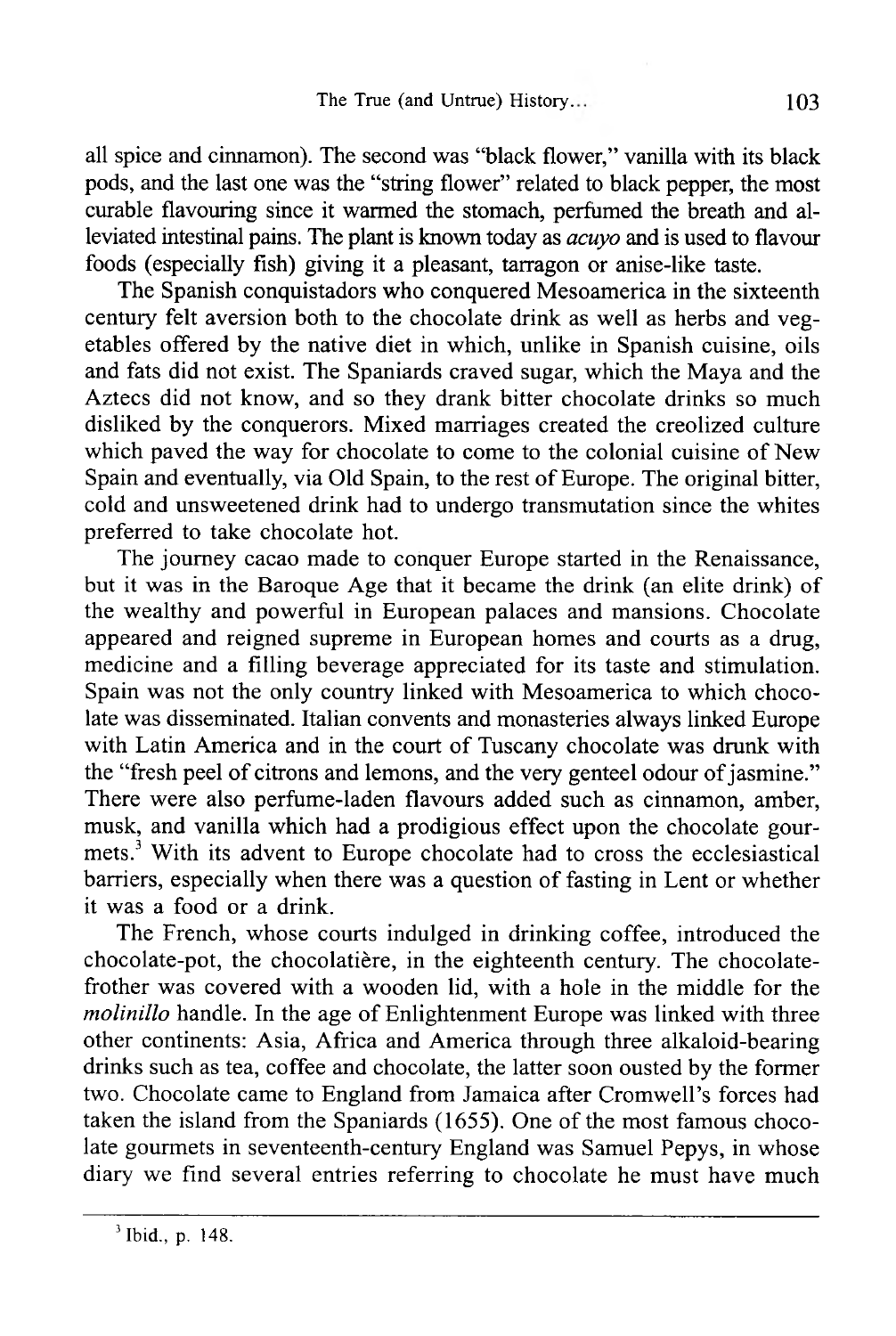enjoyed. Pepys called his favourite drink "my morning draught in good Chocolate" or "Jocolatte," which he drank with pleasure in a coffee-house.<sup>4</sup> In the age of Enlightenment the average nobleman drank chocolate for a leisurely breakfast, while a bourgeois businessman was woken up by coffee in the morning. The Lutheran J. S. Bach (it was believed that coffee was a drink of northern, Protestant and middle-class people, while chocolate, of southern and Catholic and aristocratic) composed, however, not chocolate but *Coffee Cantata* in praise of coffee. In *Coffee Cantata* coffee was the drink venerated by Leishe, the daughter of Schlendrian who persuaded his daughter to abstain from the drink. She eventually agreed to give up the habit on condition that her father would find a husband for her. When the man was found, she made him sign a marriage contract with a clause that she would not stop drinking coffee.

In his novel *A Tale of Two Cities* written in 1859, Dickens, in the chapter "Monseigneur in Town," describes the ceremony of chocolate drinking in the grand hotel in Paris:

> **It took four men, all four ablaze with gorgeous decoration [...] to con**duct the happy chocolate to Monseigneur's lips. One lacquey carried the **chocolate pot into the sacred presence; a second, milled and frothed the chocolate with a little instmment he bore for that function; a third, presented the favourite napkin; a fourth poured the chocolate out.5**

The servants who bring chocolate drinks to their aristocratic lords and mistresses often lament that they cannot taste the sweet beverage but only smell it. In the scene of Mozart's opera *Cosi fan Tutte* we find two flirts in the drawing-room, Fiordiligi and Dorabella, served with chocolate by the maiden who complains:

> **What an abominable life a lady's maid leads! [...] I have been beating the chocolate for half an hour, now it's ready, and is it my lot to stand and smell it with a dry mouth? Isn't my mouth just like yours? Oh gra**cious mistress, why should you get the real thing and I only the smell of it? By Bacchus, I am going to taste it. *(She does so)*. Oh, it's good.<sup>6</sup>

In his 1728 report about chocolate the physician to the Tuscan court, Dr. Giovanni Batista Felici notes what follows:

<sup>4</sup> Ibid., p. 170.

<sup>&</sup>lt;sup>5</sup> Charles Dickens, *A Tale of Two Cities* (Wordsworth Classics, 1993), pp. 83-84.

 $6$  Coe, pp. 206-207.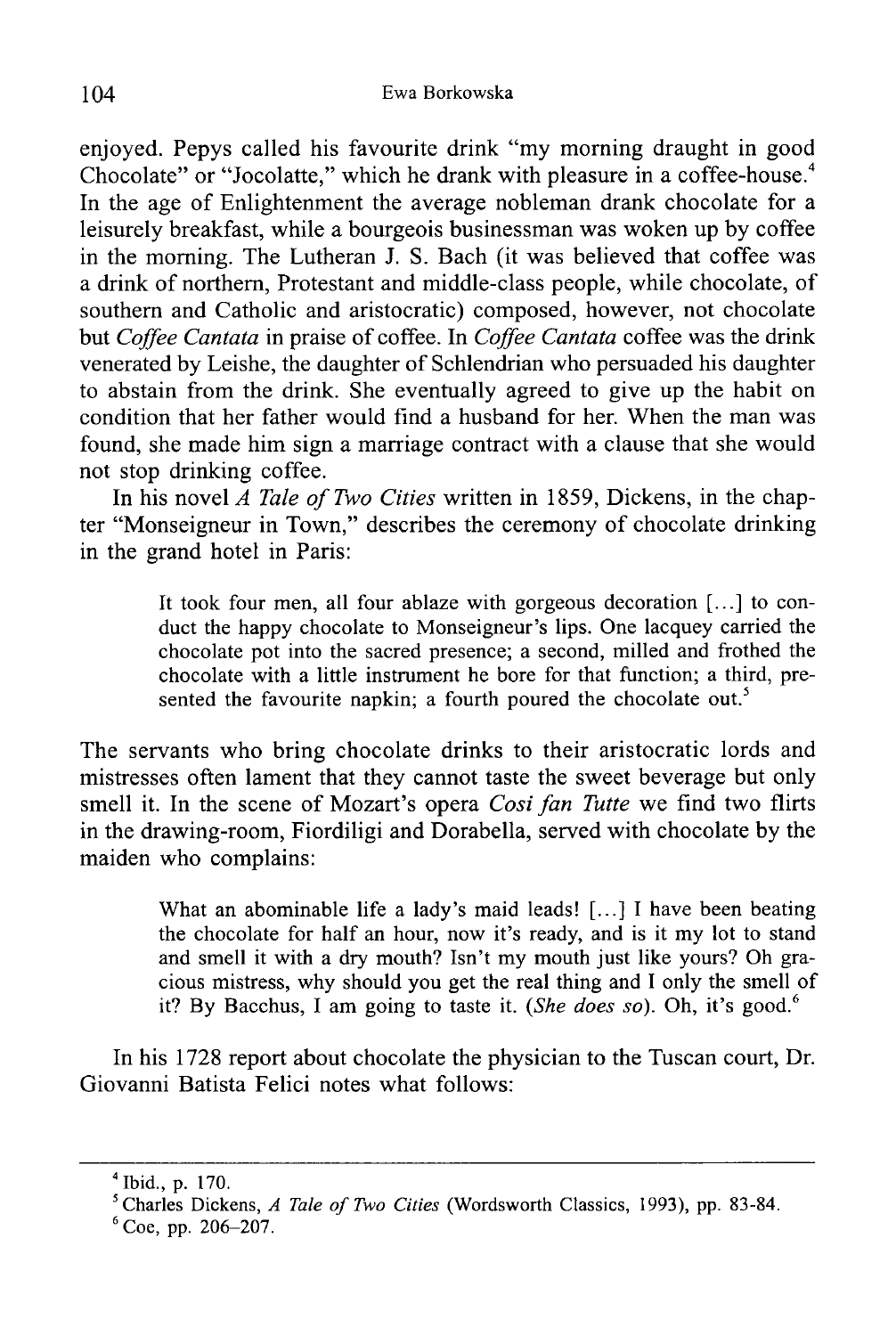I know certain serious and taciturn persons, who by virtue of this drink, **become for a while the greatest chatterers, some lose sleep and get hotheaded, others become angry and shout. In children it awakens such an agitation that in no way can they be quiet or sit in one place.7**

Chocolate was most venerated by the Jesuits in Spain; as it was reported by the French duke who was ambassador to Spain in 1721 the best chocolate ever tasted was made in Loyola. In Spain, chocolate was a drink of the upper and middle classes, who breakfasted on it after a preliminary glass of cold water. The established guilds of chocolate grinders guarded against adulteration by unscrupulous grinders who added numerous ingredients (and high-tasting flavourings) such as almonds, even coffee, flour, acorns and also dried and ground orange peel. During the longest conclave of 1740, before the election of Benedict XIV, 30 lbs of chocolate were delivered to the Sistine Chapel for the refreshment of the cardinals.<sup>8</sup>

The nineteenth-century story of chocolate and sweets can be found in a fairy world of E.T.A. Hoffman's tale *The Nutcracker* and also in Tchaikovsky's ballet of the eponymous title. In Hoffman's story of 1816, a girl finds herself in her dream in a fantasy world where the battle is fought between the King of Mice and her favourite nutcracker, which she received as Christmas present from grandfather (grandpa) Drosselmeier. The story takes place in Nuremberg, a German town famous for toys in the nineteenth century. Marie helps a wooden nutcracker defeat a nasty squeaking army of mice, which appear as fighting in her magical dreamworld of the Land of Toys. Drosselmeier finishes the tale by telling the Stahlbaums children, Marie and Fritz, more stories of the kingdom of sweets and princess Pirlipat. Marie, like Alice in Wonderland, is drawn deeper into a dreamlike world.

In her dream she finds herself falling into Candy Meadow, a sweetscented field from which, accompanied by the nutcracker whom she saved from the mice, she enters the glimmering Christmas forest through the gate of sugared almonds and raisins. In the nearby village Sugarwell she finds ginger-bread houses plastered with lemon peel and almonds and meets the inhabitants who, though good-looking and nice, are rather bad-tempered because they constantly suffer from tooth-ache. At the market place of Bonbon town Marie and Nutcracker meet thousands of people unloading carts full of sticky paper and slabs of chocolate. The King of Chocolate sent paper to fortify their town against attacks by the Fly-Admiral. Finally, Marie and Nutcracker are taken in a boat to Sweetmeat City with Marzipan Castle with one of the sparkling roofs missing. As it turns out, it was once bitten

<sup>7</sup> Ibid., p. 209.

 $$$  Ibid., p. 214.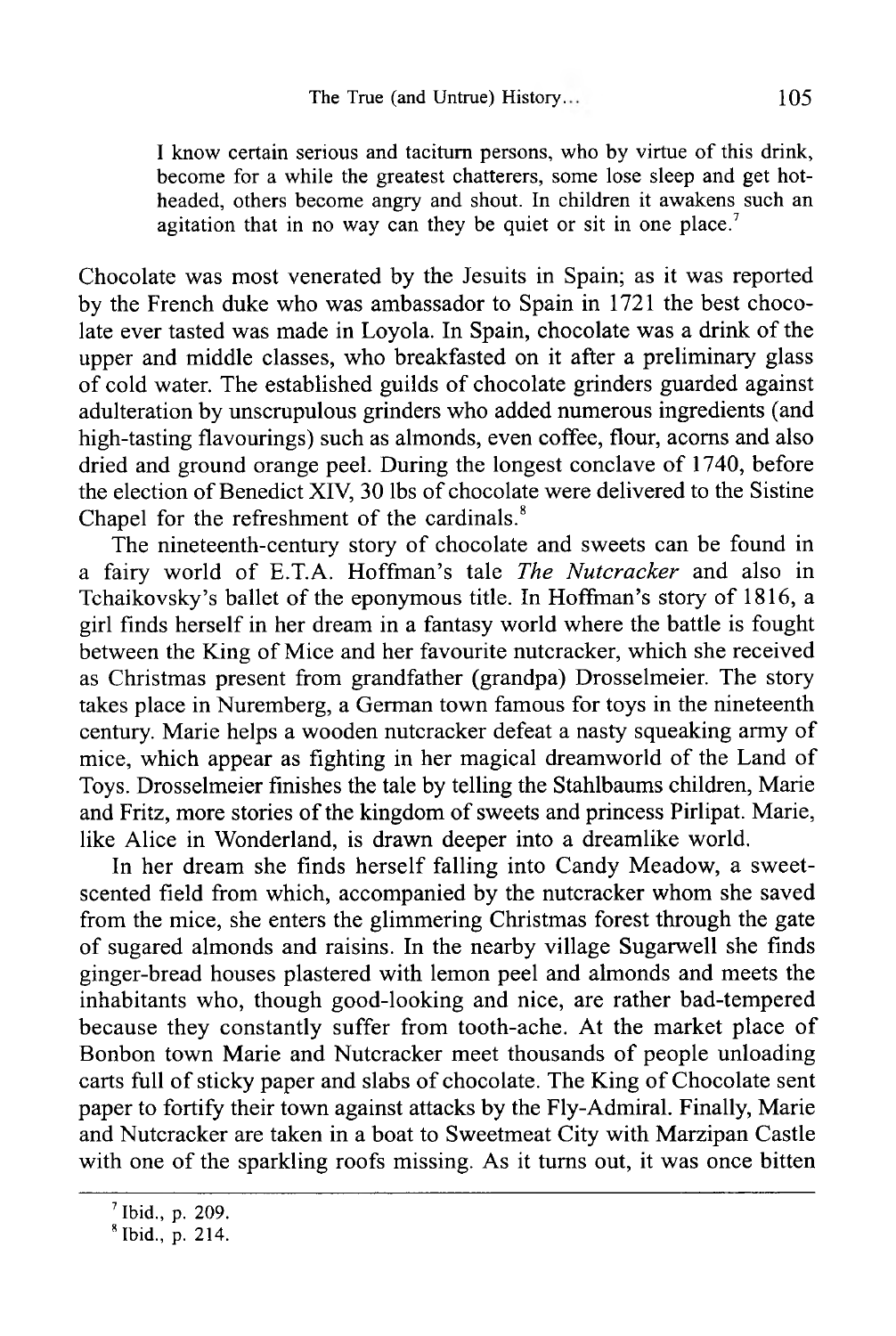off by the Giant Sweet Tooth, much to the inhabitants' dismay. Marie's dream comes true when she is visited by the real Nutcracker, who appears to be Drosselmeier's nephew. The young man looks exactly like the fairy nutcracker, but transforms into a real prince and asks her to marry him and become the Queen of the Sweatmeat Kingdom.

The magic world of chocolate in twentieth-century Europe and Americas can be found in Laura Esquivel's fairy-tale soap-opera romance and Mexican cook-book *Como Agua para Chocolate* (*Like Water for Chocolate*), a collection of stories interspersed with recipes for traditional Mexican dishes which can be savoured through the book. It is a tale of De La Garza family life in Mexico, which, like chocolate, consists of a blend of astringent romance and sweetbitter wit. Tita, a spinster tormented by her tyrannical mother whom she has to look after until she dies, finds her destiny in the kitchen of the family ranch, in which she prepares her recipes for Mexican dishes. After her romance with Pedro she is rejected by the man she loves because of her big body, obesity and the symptoms of indigestion caused by chocolate overdrinking. In a desperate gesture of passion Pedro marries Tita's sister Rosaura only to stay close to his beloved, with whom he finally reunites after the death of his wife (Rosaura dies of "terrible digestive problems," her death preceded by the battle over her daughter's marriage). Pedro and Tita's burning passion becomes alleviated like chillies in walnut sauce, the final recipe of the book.

In the novel's chapter on chocolate we find a recipe of the Three Kings' Day Bread. We are recommended not only to use three kinds of chocolate such as Soconusco, Maracaibo and Caracas but we are also warned not to use earthenware griddle while toasting the chocolate beans because it soaks up the oil given off by the beans. The oil thus extracted is mixed with sweet almond oil and used as ointment for chapped and cracked lips in winter. In the story Tita makes hot chocolate as she learnt it once at home and which was regarded as home speciality. Not to under- or overcook it or make it too thick or burnt, she heats a tablet of chocolate in water and then beats it with a chocolate-mill to make smooth blend with water. The mixture is brought to the boil and beaten three times after which it is served with foam on the top; "hot chocolate made with water is more digestible than that made with milk."<sup>9</sup> When Tita makes chocolate tablets, she uses the traditional *metate,* a kind of table beneath which the Maya Indians placed a pan on a hot fire and ground the chocolate by pounding it with a mallet.<sup>10</sup> The traditionally made chocolate recalls the smell and taste of the maternal home.

<sup>&</sup>lt;sup>9</sup> Laura Esquivel, *Like Water for Chocolate*, tr. Carol & Thomas Christensen (Black Swan, **1993), p. 162.**

**<sup>10</sup> Ibid., p. 152.**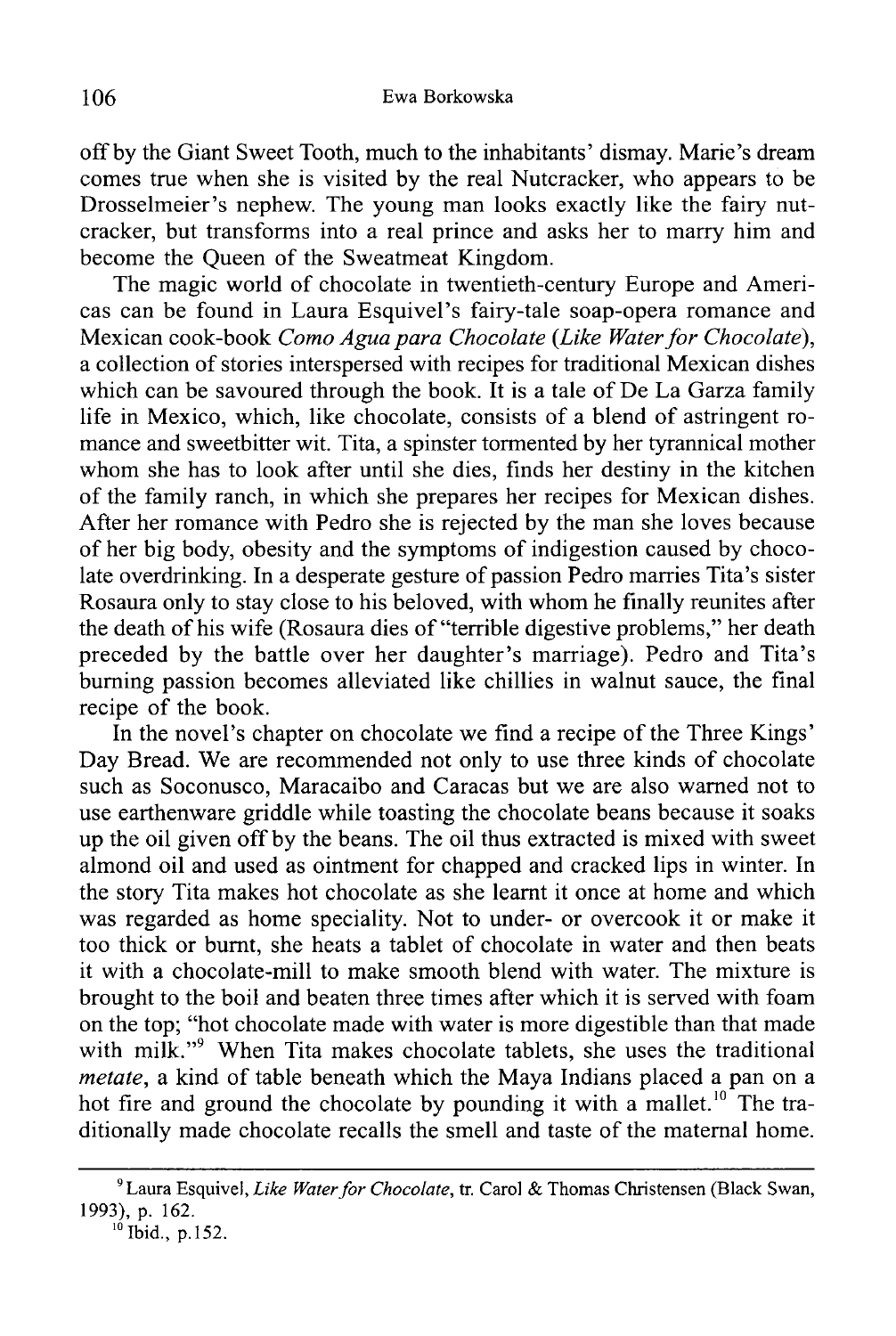With Joanne Harris we enter the magic world of Easter Festival of Chocolate in a small French village of Lanqusnet-sous-Tanne. It is here, between Touluse and Bordeaux, where Vianne Rocher arrives during the time of Lent to open up a luxuriant chocolate boutique Chocolaterie Artisanale, which sells confections and hot chocolate drinks. The time is most unfavourable for the indulgence in sweets because it is Lent, the traditional season of self-denial, and the shop is located opposite the church administered by the austere parish priest, father Francis Reynaud. The village people divide into two groups, one that cannot resist sweets and is tempted by chocolate paradise and the other group which sides with the reverend father and listens to his sermons of the angelic heaven. The contention is over when Vianne announces a Grand Chocolate Festival that will be held on Easter Sunday. The war between church and chocolate, gluttony and moderation, temptation and renunciation, love and dogma is over. The finale of the book is most surprising and arresting, the most delicious dessert that the author can offer. On the day of Resurrection Sunday father Reynaud steals to the chocolate shop early in the morning with an intention to damage the meticulously arranged display of home made chocolate, which kept him awake for so many nights. Instead, we see him penetrating into and indulging in real chocolate sweets which he could not resist the moment he surreptitiously entered the shop. He recalls how in his childhood he was unable to buy chocolate sweets since they were very expensive.

The metaphoricity of the final part of the book is immediate  $-$  for a celibate priest the indulgence in sweet forbidden fruits which he secretly consumes in the chocolate boutique is like tasting female flesh that Harris's narrative makes illuminating in one of the most succulent descriptions of worldly temptations. The priest confesses:

> It is an amazement of riches, *glacé* fruits and marzipan flowers and mountains of loose chocolates of all shapes and colours, and rabbits, ducks **[...] gazing out at me with merry-grave chocolate eyes like the terracotta** armies of ancient China, and above it all a statue of a woman, graceful brown arms holding a sheaf of chocolate wheat, hair rippling. The detail is beautifully rendered, the hair added in a darker grade of chocolate, the eyes brushed on in white. The smell of chocolate is overwhelming, the rich fleshly scent of it which drags down the throat in an exquisite trail of sweetness. The wheatsheaf-woman smiles very slightly, as if contemplating mysteries. Try me. Test me. Taste me.<sup>11</sup>

<sup>&</sup>quot; Joanne Harris, *Chocolat* (Black Swan, 1999), p. 310.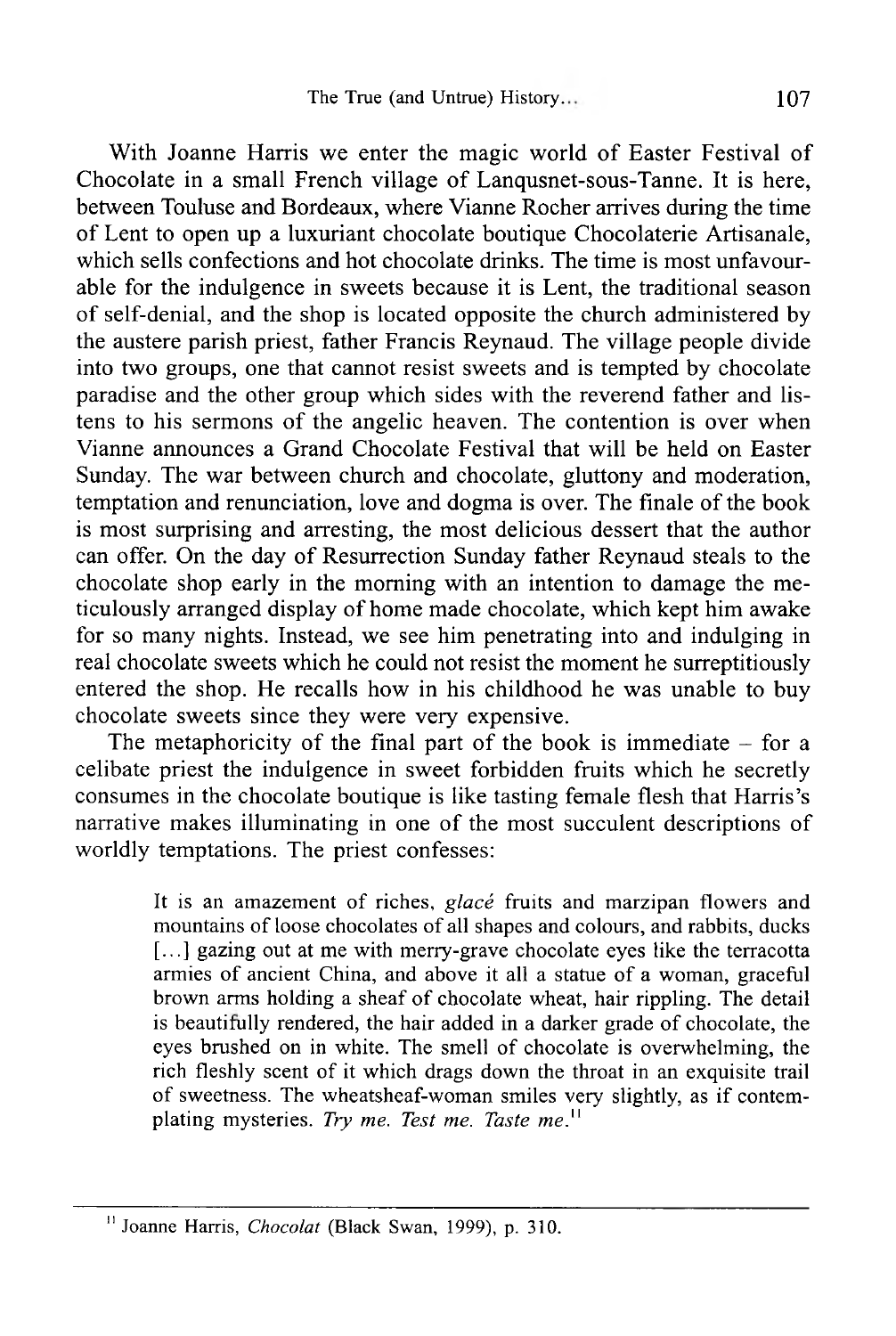Obsessed with and seduced by chocolate luxury he could hardly afford in the past, and later, when the shepherd for his flock, the priest finds an ever new excuse for "basking-rooting-gorging" himself in the sweet paradise. He first reads the most intriguing names of sweets written in cursive script, but then stops reading the labels cramming chocolates into his mouth at random:

> **The names are entrancing:** *Bitter orange cracknel. Apricot marzipan roll. Cerisette russe. White rum truffle. Manon blanc. Nipples of Venus.[...]* And yet they look wonderful, plumply white in the light of my torch, tipped with darker chocolate. I take one from the top of the tray. I hold it beneath my nose: it smells of cream and vanilla [...] There are *layers* of flavour like the bouquet of a fine wine, a slight bitterness, a richness like **ground coffee; warmth brings the flavour to life and it fills my nostrils, a taste succubus which has me moaning.**

The sounds of Resurrection liturgy reverberate in his ears reminding him of the Holy Mass, which he will not be able to celebrate. The sounds of his own eating and moaning, mouth bulging and hands full of sweets seem to spell "the curse of death by gluttony." $^{12}$ 

When the preparations for the grand festival of chocolate were still under way, Father Reynaud suspected each of his parishioners of chewing chocolate even on the steps of the confessional. He heard the sucking sound of saliva in each voice and his rage flared when he heard the penitent entering the cubicle. Temptations were lurking everywhere, especially at the square market, where the "air perfumed with bewildering scents of ginger and spices" and "a concentration of sweetness became a half-fulfilled promise of the forbidden $"$ <sup>13</sup>:

> In a lull between the verses of a hymn I hear the delivery-van's horn as it pulls up in front. During the sermon – the very sermon [...] I stop midphrase, certain I hear the rustle of sweet-papers.<sup>14</sup>

Last but not least, Harris's novel bears the smack of alchemy and both, Vianne Rocher and her mother are portrayed as witches, involved in the art of sorcery. Their production of chocolate drinks and their making of sweets wields marvels like in magic. Vianne, like the Aztec shaman, is well familiar with each of her customers' appetites, tastes and dreams and their small and introverted sweet concerns. As a tame alchemist, Vianne enjoys her art in the

<sup>12</sup> Ibid., **p.** 313.

<sup>13</sup> Ibid., **p.** 66.

<sup>14</sup> Ibid., **p.** 35.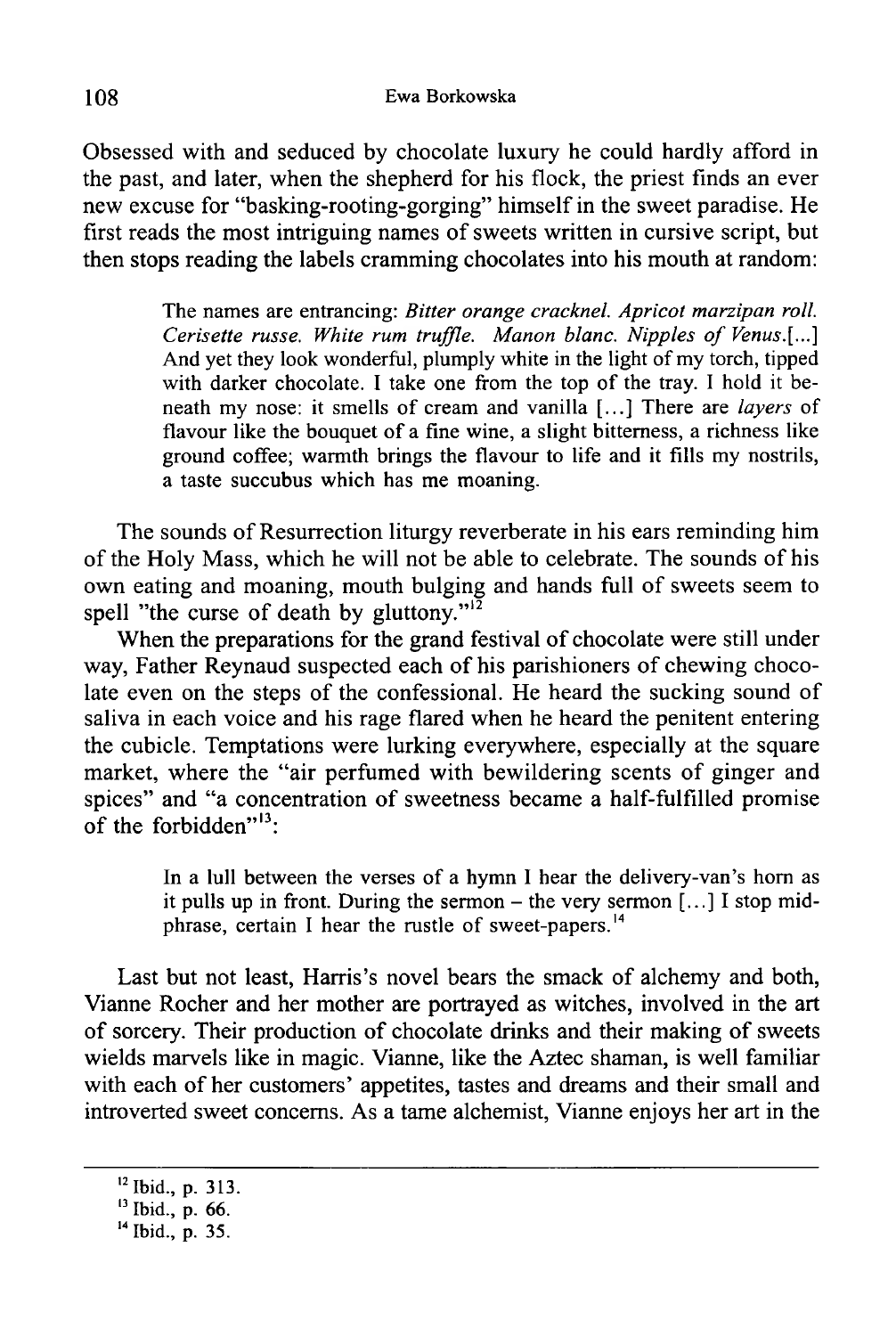culinary laboratory, a kind of "sorcery in all cooking: in the choosing of ingredients, the process of mixing, grating, melting, infusing and flavouring, the recipes taken from ancient books, the traditional utensils - the pestle and mortar [...]."<sup>15</sup> Vianne's culinary art and the collections of her recipes from all geographical regions of Europe are compared to maps. Each (cultural) region is marked by its most unique culinary landmark: "Paris smells of baking bread and *croissants*; Marseille of *bouillabaisse* and grilled garlic. Berlin was Eisbrei with *Sauerkraut* and *Kartoffelsalat,* Rome was the ice-cream."16 But it is chocolat(e) that links Europe with the rest of the world, especially America. In the "alchemical transformation of base chocolate"<sup>17</sup> into chocolate artworks that Vianne manufactures in her kitchen there is something that makes her "clear her mind and breathe deeply." Her chocolate laboratory is the place which transports her back to the times of the Aztecs and the rainy forest, in which the cocoa beans were first grown and revered:

> The mingled scents of chocolate, vanilla, heated copper and cinnamon are intoxicating, powerfully suggestive; the raw and earthly tang of the Americas, the hot and resinous perfume of the rainforest. This is how I travel now as the Aztecs did in their secret rituals. Mexico, Venezuela, Colombia. The court of Montezuma. Cortez and Columbus. The food of the gods, bubbling and frothing in ceremonial goblets. The bitter elixir of life [...] Magical properties were attributed to it. Its brew was sipped on the steps of sacrificial temples; its ecstasies were fierce and terrible [...] Scrying with chocolate is a difficult business. The visions are unclear, troubled by rising perfumes which cloud the mind.<sup>18</sup>

Harris's novel proves that in the twentieth century chocolate becomes the food of the masses, available to all. Though chocolate has been transmuted from a costly drink to a cheap food challenged only by tea and coffee, there are still such artisans who uphold the Mesoamerican tradition of grinding the cacao on the *metate* or using the frother (*molinillo*) to produce foam on top of the liquid.

John Cadbury, a Quaker chocolate capitalist, opened a coffee-and-tea shop in Birmingham in 1824 and he sold there the traditional chocolate drink. In the Birmingham suburb of Bournville the Cadburys created "a model factory town with adequate housing for their workers, a dining room and reading room."<sup>19</sup> Among Swiss chocolate makers, Cailler, Suchard, Henri Nestle and

**<sup>15</sup> Ibid., p. 62.**

**<sup>16</sup> Ibid., p. 63.**

**<sup>17</sup> Ibid., p. 64.**

**<sup>18</sup> Ibid., p. 65.**

**<sup>19</sup> Coe, p. 245.**